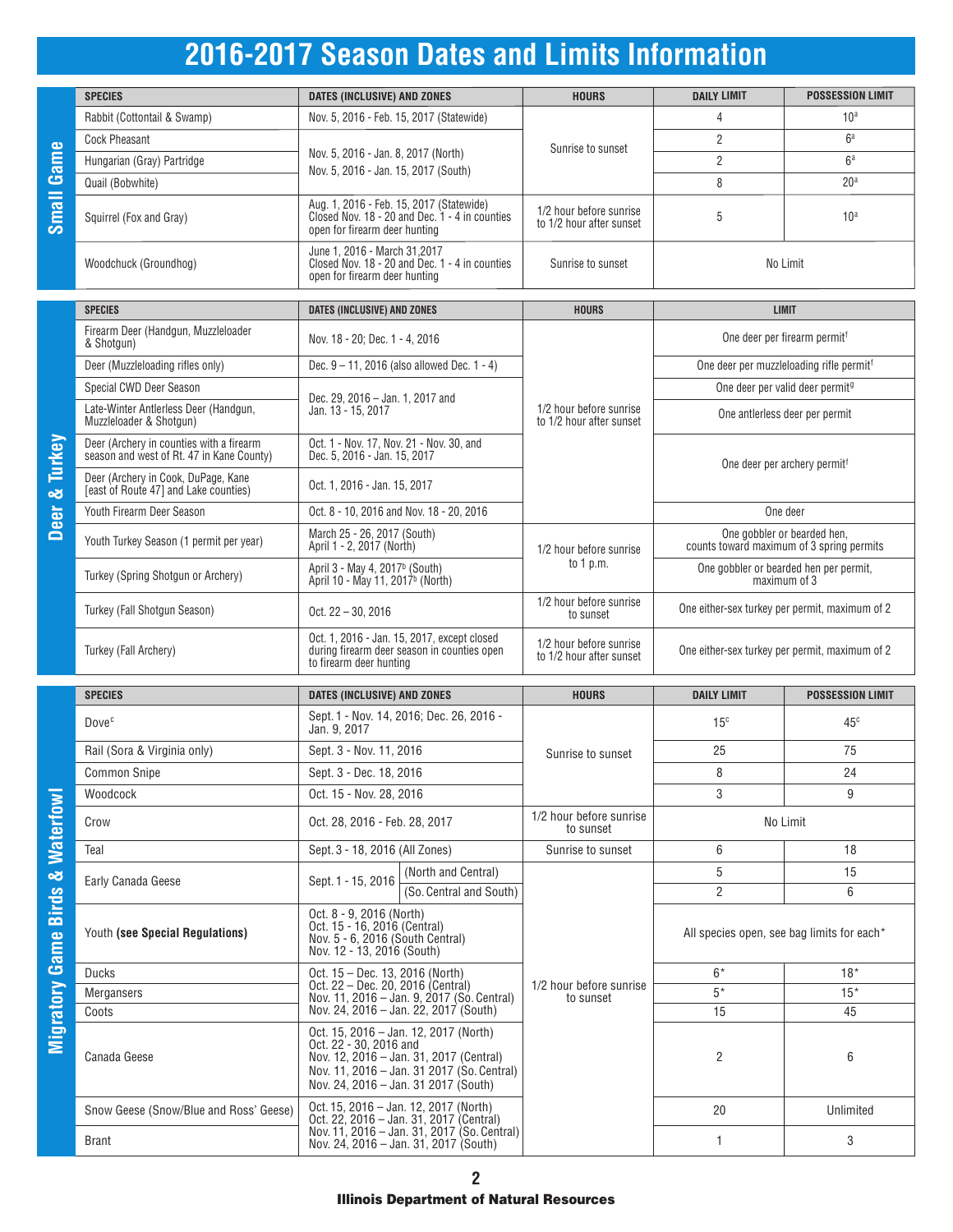# **2016-2017 Season Dates and Limits Information** *(continued)*

| ஜ<br><b>R</b> | <b>SPECIES</b>                                                     | DATES (INCLUSIVE) AND ZONES                                                                                                                                             | <b>HOURS</b>                                           | <b>DAILY BAG LIMIT</b> | <b>POSSESSION LIMIT</b> |
|---------------|--------------------------------------------------------------------|-------------------------------------------------------------------------------------------------------------------------------------------------------------------------|--------------------------------------------------------|------------------------|-------------------------|
|               | White-fronted Geese (Specklebellies)                               | Oct. 17, 2016 – Jan. 12, 2017 (North)<br>Nov. 5, 2016 – Jan. 31, 2017 (Central)<br>Nov. 11, 2016 - Jan. 31, 2017 (So. Central)<br>Nov. 24, 2016 – Jan. 31, 2017 (South) | 1/2 hour before sunrise<br>to sunset                   |                        |                         |
|               | <b>Conservation Order Light Geese</b><br>(see Special Regulations) | Jan. 13 – March 31, 2017 (North)<br>Feb. 1 – March 31, 2017 (Central,<br>So. Central and South)                                                                         | 1/2 hour before sunrise<br>to 1/2 hour<br>after sunset | Unlimited              | Unlimited               |

#### **2016 – 2017 Illinois Waterfowl Season** (please refer to the Illinois Digest of Waterfowl Hunting Regulations for more regulations)

\*Bag Limit - DUCKS - Bag limits on ducks are as follows: The basic daily bag limit shall be 6 ducks of any species including all teal species, (except mergansers); however, no more than 4 shall be mallards (no more than 2 not more than 3 wood ducks, 3 scaup, 2 redheads, 2 pintails, 2 canvasback and not more than 1 black duck and 1 mottled duck. The daily bag limit for all mergansers is 5, only 2 of which may be hooded mergansers. The posses ducks and mergansers is three (3) times the daily bag limit by species and sex.

#### **Special Regulations**

### **Youth Waterfowl Hunting Day Regulations**

1.) Youth hunters must be 17 years of age or younger and must have a hunting license and HIP registration/certification unless hunting on property where they reside. No stamps are required for youths under 16. State and fe stamps are required for all hunters age 16 and older, even those hunting with a Youth License, unless exempt (see page 6). Hunters aged 18 years and older may not hunt waterfowl and coots during the Youth Waterfowl Hunting hunting with a Youth License.

#### **Conservation Order Light Goose Season Regulations (Spring Snow Goose Season)**

1.) Unplugged shotguns may be used. There is no limit to the number of shells that may be placed in a shotgun. 2.) Electronic calling devices may be used. 3.) No federal duck stamp required. 4.) Illinois duck stamp and hun

| 0                                     | <b>SPECIES</b>                   | DATES (INCLUSIVE) AND ZONES                                                                                                                                                                                                  | <b>HOURS</b>                                                                                                        | <b>SPECIAL REGULATIONS</b>                                                                                                                                                                                                                                                                |
|---------------------------------------|----------------------------------|------------------------------------------------------------------------------------------------------------------------------------------------------------------------------------------------------------------------------|---------------------------------------------------------------------------------------------------------------------|-------------------------------------------------------------------------------------------------------------------------------------------------------------------------------------------------------------------------------------------------------------------------------------------|
| 昌<br><u>ဖွ</u><br>흔<br>ಣ<br>മ<br>Furb | Raccoon and Opossum              | Nov. 5, 2016 - Feb. 10, 2017 (North)<br>Nov. 10, 2016 - Feb. 15, 2017 (South)<br>Closed Nov. 18 - 20 and through 6 p.m. Nov. 20 and closed Dec. 1 - 4<br>and through 6 p.m. Dec. 4 in counties open for firearm deer hunting | Unrestricted except<br>Nov. 5 (North) and<br>Nov. 10 (South)<br>opens at sunrise <sup>d</sup>                       | Must possess a Bobcat<br>Hunting and Trapping<br>Permit BEFORE attempting<br>to take a bobcat. Limit one<br>bobcat per person per<br>season. Must purchase<br><b>Bobcat Registration Permit</b><br>within 48 hours of taking a<br>bobcat. Taking bobcats in<br>closed zone is prohibited. |
|                                       | Bobcat and<br>Fox (Red and Gray) | Nov. 10, 2016 - Jan. 31, 2017 (Statewide)<br>Closed Nov. 18 - 20 and through 6 p.m. Nov. 20 and closed Dec. 1 - 4<br>and through 6 p.m. Dec. 4 in counties open for firearm deer hunting                                     | Unrestricted<br>except Nov. 10<br>opens at sunrise <sup>d</sup>                                                     |                                                                                                                                                                                                                                                                                           |
|                                       | <b>Coyote and Striped Skunk</b>  | Year round (Statewide)<br>Closed Nov. 18 - 20 and through 6 p.m. Nov. 20 and closed Dec. 1 - 4<br>and through 6 p.m. Dec. 4 in counties open for firearm deer hunting <sup>e</sup>                                           | 1/2 hour before sunrise<br>to 1/2 hr. after sunset:<br>open 24 hours Nov. 10,<br>2016 - March 15, 2017 <sup>e</sup> |                                                                                                                                                                                                                                                                                           |

| 0<br>Hunting<br><b>Furbearers</b> | Raccoon and Opossum<br>Bobcat and<br>Fox (Red and Gray)                                             | Nov. 5, 2016 - Feb. 10, 2017 (North)<br>Nov. 10, 2016 - Feb. 15, 2017 (South)<br>Closed Nov. 18 - 20 and through 6 p.m. Nov. 20 and closed Dec. 1 - 4<br>and through 6 p.m. Dec. 4 in counties open for firearm deer hunting<br>Nov. 10, 2016 - Jan. 31, 2017 (Statewide)<br>Closed Nov. 18 - 20 and through 6 p.m. Nov. 20 and closed Dec. 1 - 4<br>and through 6 p.m. Dec. 4 in counties open for firearm deer hunting<br>Year round (Statewide) |                                                                                                                                               |  | Unrestricted except<br>Nov. 5 (North) and<br>Nov. 10 (South)<br>opens at sunrise <sup>d</sup><br>Unrestricted<br>except Nov. 10<br>opens at sunrise <sup>d</sup><br>1/2 hour before sunrise<br>to 1/2 hr. after sunset: | Must possess a Bobcat<br>Hunting and Trapping<br>Permit BEFORE attempting<br>to take a bobcat. Limit one<br>bobcat per person per<br>season. Must purchase<br><b>Bobcat Registration Permit</b><br>within 48 hours of taking a<br>bobcat. Taking bobcats in |  |
|-----------------------------------|-----------------------------------------------------------------------------------------------------|----------------------------------------------------------------------------------------------------------------------------------------------------------------------------------------------------------------------------------------------------------------------------------------------------------------------------------------------------------------------------------------------------------------------------------------------------|-----------------------------------------------------------------------------------------------------------------------------------------------|--|-------------------------------------------------------------------------------------------------------------------------------------------------------------------------------------------------------------------------|-------------------------------------------------------------------------------------------------------------------------------------------------------------------------------------------------------------------------------------------------------------|--|
|                                   | Coyote and Striped Skunk                                                                            | Closed Nov. 18 - 20 and through 6 p.m. Nov. 20 and closed Dec. 1 - 4<br>and through 6 p.m. Dec. 4 in counties open for firearm deer hunting <sup>e</sup>                                                                                                                                                                                                                                                                                           |                                                                                                                                               |  | open 24 hours Nov. 10.<br>2016 - March 15, 2017 <sup>e</sup>                                                                                                                                                            | closed zone is prohibited.                                                                                                                                                                                                                                  |  |
|                                   | <b>SPECIES</b>                                                                                      | DATES (INCLUSIVE) AND ZONES                                                                                                                                                                                                                                                                                                                                                                                                                        | <b>LIMIT</b>                                                                                                                                  |  |                                                                                                                                                                                                                         | <b>SPECIAL REGULATIONS</b>                                                                                                                                                                                                                                  |  |
| Trapping<br><b>Furbearers</b>     | Raccoon, Opossum, Skunk, Weasel, Mink,<br>Muskrat, Fox (Red and Gray), Coyote, Badger<br>and Bobcat | Nov. 5, 2016 - Jan. 20, 2017 (North)<br>Nov. 10, 2016 - Jan. 25, 2017 (South)                                                                                                                                                                                                                                                                                                                                                                      | For badger, 2 per person per<br>season in north zone and 1 per<br>person per season in south<br>zone; for bobcat, 1 per<br>person per season. |  |                                                                                                                                                                                                                         | Must possess a Bobcat Hunting and Trapping<br>Permit BEFORE attempting to take a bobcat.<br>Must purchase Bobcat Registration Permit<br>within 48 hours of taking a bobcat. Taking<br>bobcats in closed zone is prohibited.                                 |  |
|                                   | Woodchuck (Groundhog)                                                                               | June 1 - Sept. 30, 2016 (Statewide)                                                                                                                                                                                                                                                                                                                                                                                                                |                                                                                                                                               |  |                                                                                                                                                                                                                         |                                                                                                                                                                                                                                                             |  |
|                                   | Beaver                                                                                              | Nov. 5, 2016 - March 31, 2017 (North)<br>Nov. 10, 2016 - March 31, 2017 (South)                                                                                                                                                                                                                                                                                                                                                                    | None                                                                                                                                          |  |                                                                                                                                                                                                                         |                                                                                                                                                                                                                                                             |  |
|                                   | <b>River Otter</b>                                                                                  | Nov. 5, 2016 - March 31, 2017 (North)<br>Nov. 10, 2016 - March 31, 2017 (South)                                                                                                                                                                                                                                                                                                                                                                    | 5 per person per season<br>(statewide)                                                                                                        |  | Must purchase Otter Registration Permit<br>within 48 hours after each otter is trapped.<br>Must affix official CITES tag to each pelt.                                                                                  |                                                                                                                                                                                                                                                             |  |
|                                   | <b>Extended Spring Season for Mink and Muskrat</b>                                                  | Begins at sunset on Jan. 20, 2017 - closes at<br>sunset on Feb. 15, 2017 (North)<br>Begins at sunset on Jan. 25, 2017 - closes at<br>sunset on Feb. 15, 2017 (South)                                                                                                                                                                                                                                                                               | None                                                                                                                                          |  | No foothold traps may be set for mink or<br>muskrat. Body-gripping (killer) traps must<br>be completely submerged underwater.                                                                                           |                                                                                                                                                                                                                                                             |  |

a On the 2nd day of the hunting season, you may possess no more than twice the daily bag limit.

<sup>b</sup> South — 1st season — April 3 - 7; 2nd season — April 8 - 13; 3rd season — April 14 - 19; 4th season — April 20 - 26; 5th season — April 27 - May 4

North — 1st season — April 10 - 14; 2nd season — April 15 - 20; 3rd season — April 21 - 26; 4th season — April 27 - May 3; 5th season — May 4 - 11

c The daily bag and possession limits include mourning doves and white-winged doves in the aggregate. There is no bag limit on Eurasian-collared doves and ringed turtle doves, but they may be taken only during the establis using only legal methods for mourning doves. Hunters may not remain in the field for the purpose of taking Eurasian-collared doves or ringed turtle doves after they reach their daily bag limit for mourning/white-winged dov

<sup>d</sup> During the Archery Deer Season bow hunting hours for coyote, striped skunk, raccoon, opossum, red fox and gray fox will be 1/2 hour before sunrise to 1/2 hour after sunset.

e Hunters with unfilled firearm deer permits may take coyotes during firearm deer season by shotgun with slugs, muzzleloader or handgun from 1/2 hour before sunrise to 1/2 hour after sunset.

<sup>f</sup> No hunter, regardless of the quantity or type of permits in his/her possession, may harvest more than two antlered deer during a year, including the youth, archery, muzzleloader and firearm seasons. For the purpose of considered to be in the same year if their opening dates are within the same 12-month period that begins July 1.

<sup>g</sup> Antlered deer bag limit does not apply to this season.

## **Trapper Education Classes Scheduled**

**Carroll County, Milledgeville** – Sept. 24, 2016. Call (309) 370-0866 **Livingston County, Fairbury** – Sept. 10, 2016. Call (815) 419-5204 **Macon County Fairgrounds, Decatur** – Oct. 1, 2016. Call (309) 697-5055 **Phillips Park, Aurora** – Oct. 2, 2016. Call (630) 851-7119 **Tazewell County, Wilmor Sportsman Club** – August 27, 2016. Call (309) 264-7133 **Tazewell County, Hooked on Fishing Park, East Peoria** – Oct. 29, 2016. Call (309) 697-5055

# **Trapper Education**

**F**irst-time trappers, born on or after Jan. 1, 2015, are required to complete a trapper  $\blacksquare$  education course before purchasing a license. Additionally, any trapper regardless of age, who has not previously held a valid trapping license issued by this state or another, within the 3 years preceding application, is required to complete a trapper education course before purchasing a license. This requirement can be met by completing an online study course at *www. trappered.com*, or completing a Trapper Education Class. Schedules for instructor-taught courses can be accessed by calling (800) 832-2599 Ameritech Relay (800) 526-0844 or at *www. dnr. illinois. gov/ safety*.